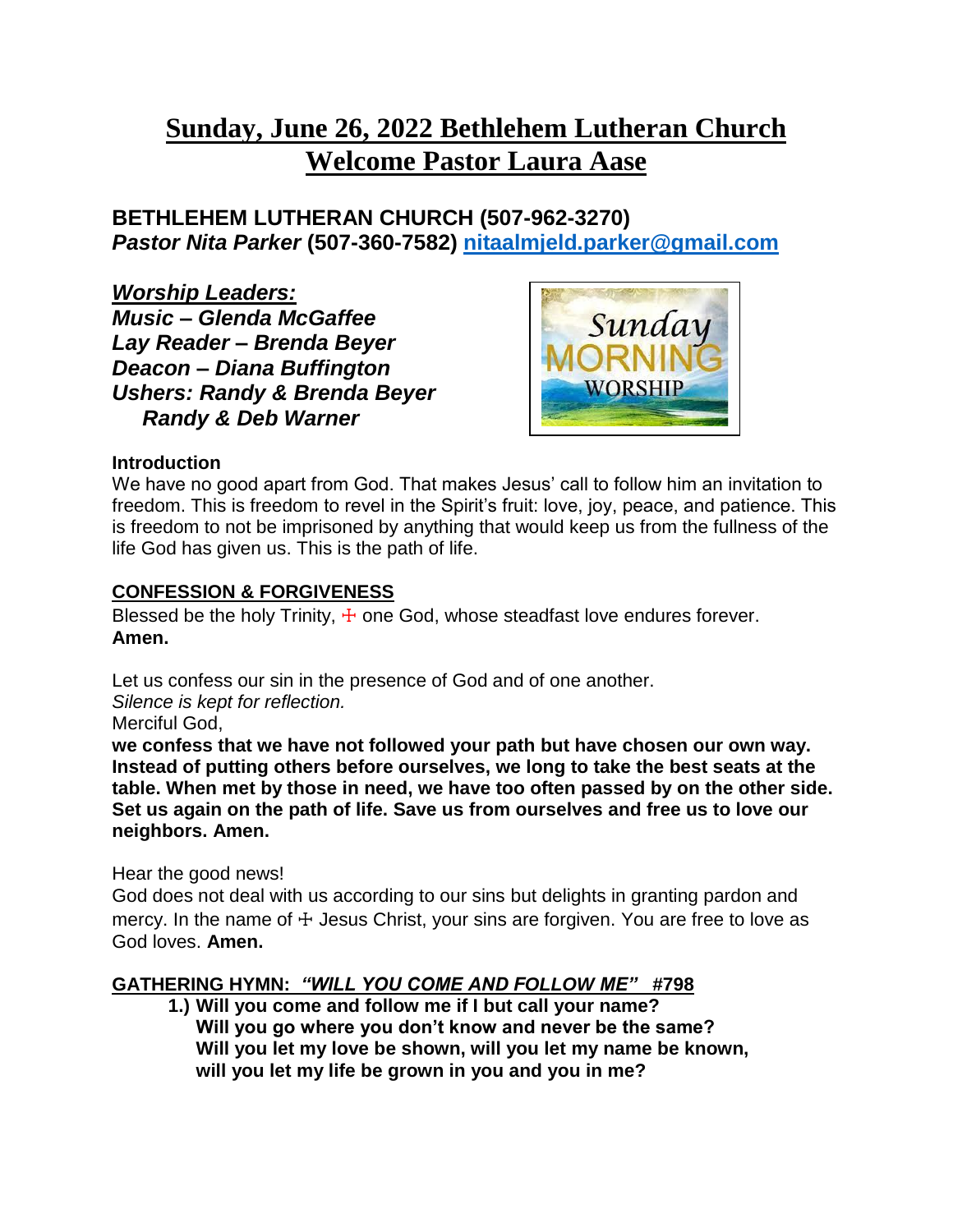- **2.) Will you leave yourself behind if I but call your name? Will you care for cruel and kind and never be the same? Will you risk the hostile stare, should your life attract or scare? Will you let me answer pray'r in you and you in me?**
- **3.) Will you let the blinded see if I but call your name? Will you set the pris'ners free and never be the same? Will you kiss the leper clean, and do such as this unseen, and admit to what I mean in you and you in me?**
- **4.) Will you love the you you hide if I but call your name? Will you quell the fear inside and never be the same? Will you use the faith you've found to reshape the world around, through my sight and touch and sound in you and you in me?**
- **5.) Lord, your summons echoes true when you but call my name. Let me turn and follow you and never be the same. In your company I'll go where you love and foot-steps show. Thus I'll move and live and grow in you and you in me.**

## **GREETING***.*

The grace of our Lord Jesus Christ, the love of God, and the communion of the Holy Spirit be with you all. **And also with you.**

## **KYRIE (sung) pg. 203**

- **1.) Have mercy on us, Lord, and hear our solemn prayer. We come to hear your living word; it saves us from despair.**
- **2.) Have mercy on us, Christ, and wash away our sin. Pour out your grace and make us whole that new life may begin.**
- **3.) Have mercy on us, Lord, make sin and shame depart. Renew us with your saving pow'r; create in us new hearts!**

## **CANTICLE OF PRAISE (Sung) pg. 204**

- **1.) Glory be to God in heaven; peace, goodwill to all the earth. Mighty God of all creation, Father of surpassing worth: we exalt you, we adore you, we lift high our thanks and praise. Saints and angels bow before you; here on earth our songs we raise.**
- **2.) Glory be to Christ forever, Lamb of God and Lord of love. Son of God and gracious Savior, you have come from heav'n above; on the cross you died to save us; now you reign at God's right hand. Hear our prayer; restore, forgive us; in your promise firm we stand.**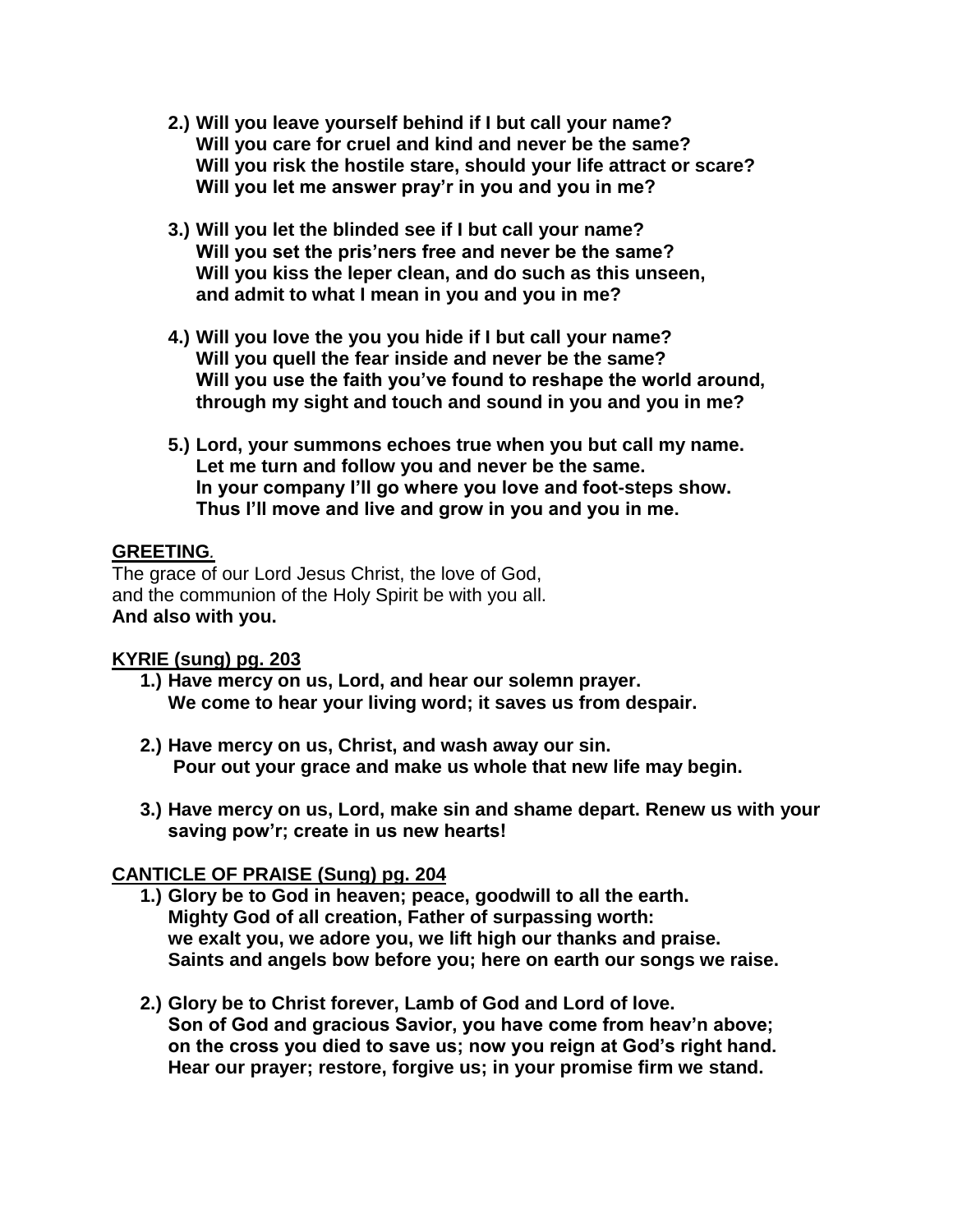**3.) Holy One we now acclaim you; Lord alone, to you we call; Holy One in faith we name you, God most high, yet near to all: Jesus Christ, with God the Spirit, in the Father's splendor bright. For the peace that we inherit, glory be to God on high!**

## **PRAYER OF THE DAY**

Sovereign God, ruler of all hearts, you call us to obey you, and you favor us with true freedom. Keep us faithful to the ways of your Son, that, leaving behind all that hinders us, we may steadfastly follow your paths, through Jesus Christ, our Savior and Lord. **Amen.**

## **FIRST READING: 1 KINGS 19:15-16, 19-21**

<sup>15</sup>Then the LORD said to [Elijah,] "Go, return on your way to the wilderness of Damascus; when you arrive, you shall anoint Hazael as king over Aram. <sup>16</sup>Also you shall anoint Jehu son of Nimshi as king over Israel; and you shall anoint Elisha son of Shaphat of Abel-meholah as prophet in your place.

<sup>19</sup>So he set out from there, and found Elisha son of Shaphat, who was plowing. There were twelve yoke of oxen ahead of him, and he was with the twelfth. Elijah passed by him and threw his mantle over him. <sup>20</sup>He left the oxen, ran after Elijah, and said, "Let me kiss my father and my mother, and then I will follow you." Then Elijah said to him, "Go back again; for what have I done to you?" <sup>21</sup>He returned from following him, took the yoke of oxen, and slaughtered them; using the equipment from the oxen, he boiled their flesh, and gave it to the people, and they ate. Then he set out and followed Elijah, and became his servant.

**R:** Word of God, Word of Life **C: Thanks be to God**

## **PSALM 16**

**R:** Protect me, O God, for I take refuge in you; I have said to the LORD, "You are my Lord, my good above all other."

**C: All my delight is in the godly that are in the land, upon those who are noble among the people.**

**R:** But those who run after other gods shall have their troubles multiplied. **C: I will not pour out drink offerings to such gods, never take their names upon** 

**my lips.**

**R:** O LORD, you are my portion and my cup; it is you who uphold my lot.

**C: My boundaries enclose a pleasant land; indeed, I have a rich inheritance.**

**R:** I will bless the Lord who gives me counsel; my heart teaches me night after night. **C: I have set the Lord always before me; because God is at my right hand, I shall not be shaken.**

**R:** My heart, therefore, is glad, and my spirit rejoices; my body also shall rest in hope. **C: For you will not abandon me to the grave, nor let your holy one see the pit.**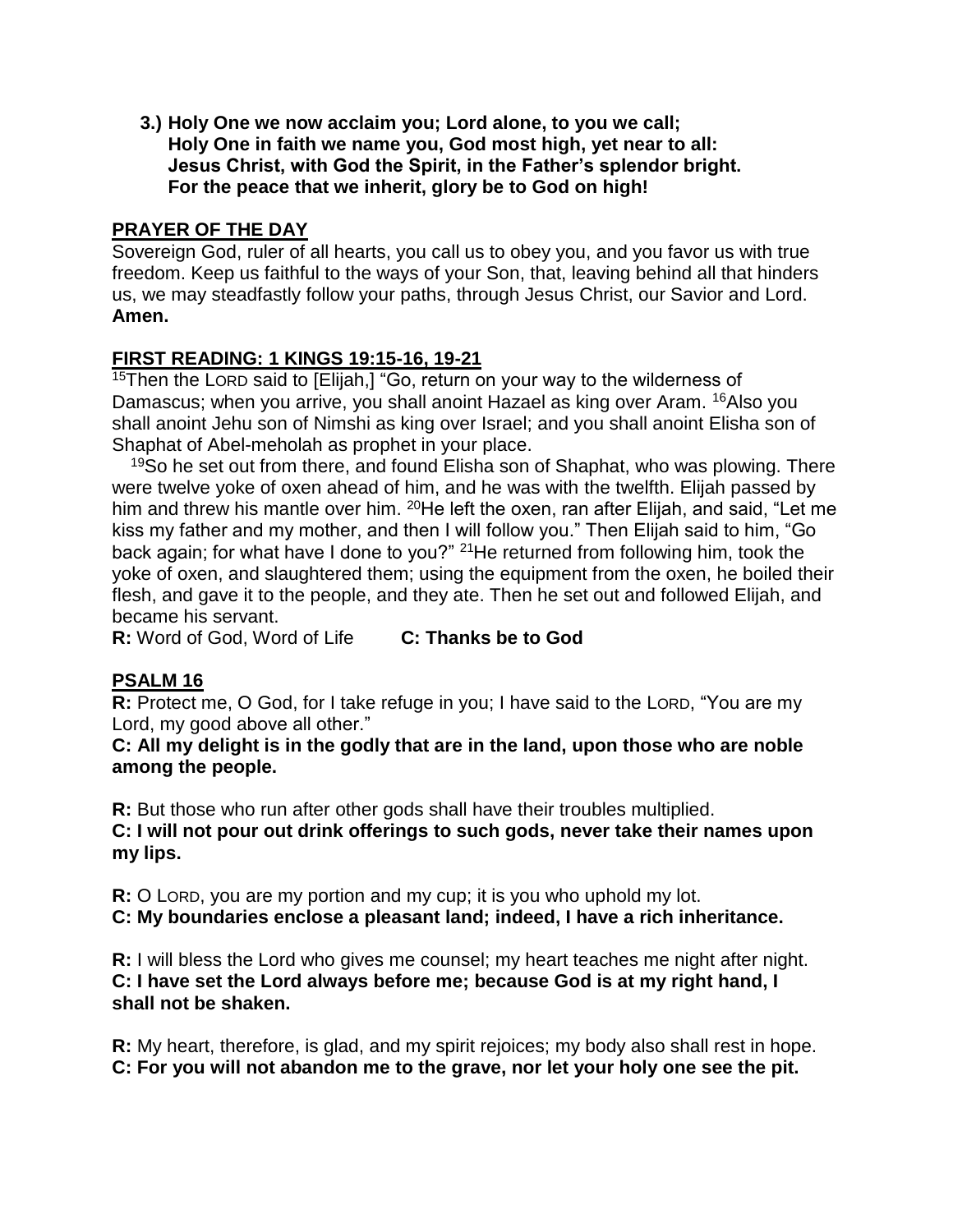**R:** You will show me the path of life; in your presence there is fullness of joy, and in your right hand are pleasures forevermore.

## **SECOND READING: GALATIANS 5:1, 13-25**

<sup>1</sup>For freedom Christ has set us free. Stand firm, therefore, and do not submit again to a yoke of slavery. <sup>13</sup>For you were called to freedom, brothers and sisters; only do not use your freedom as an opportunity for self-indulgence, but through love become slaves to one another. <sup>14</sup>For the whole law is summed up in a single commandment, "You shall love your neighbor as yourself." <sup>15</sup>If, however, you bite and devour one another, take care that you are not consumed by one another.

<sup>16</sup> Live by the Spirit, I say, and do not gratify the desires of the flesh. <sup>17</sup> For what the flesh desires is opposed to the Spirit, and what the Spirit desires is opposed to the flesh; for these are opposed to each other, to prevent you from doing what you want.  $18$ But if you are led by the Spirit, you are not subject to the law. <sup>19</sup>Now the works of the flesh are obvious: fornication, impurity, licentiousness, <sup>20</sup>idolatry, sorcery, enmities, strife, jealousy, anger, quarrels, dissensions, factions, <sup>21</sup>envy, drunkenness, carousing, and things like these. I am warning you, as I warned you before: those who do such things will not inherit the kingdom of God.

 $^{22}$ By contrast, the fruit of the Spirit is love, joy, peace, patience, kindness, generosity, faithfulness, <sup>23</sup> gentleness, and self-control. There is no law against such things. <sup>24</sup>And those who belong to Christ Jesus have crucified the flesh with its passions and desires. <sup>25</sup>If we live by the Spirit, let us also be guided by the Spirit. **R:** Word of God, Word of Life **C: Thanks be to God**

## **GOSPEL ACCLAMATION – PG. 205**

**Alleluia! Lord and Savior: open now your saving word. Let it burn like fire within us; speak until our hearts are stirred. Alleluia! Lord, we sing for the good news that you bring.**

# **GOSPEL READING: LUKE 9:51-62**

<sup>51</sup>When the days drew near for [Jesus] to be taken up, he set his face to go to Jerusalem. <sup>52</sup>And he sent messengers ahead of him. On their way they entered a village of the Samaritans to make ready for him; <sup>53</sup>but they did not receive him, because his face was set toward Jerusalem. <sup>54</sup>When his disciples James and John saw it, they said, "Lord, do you want us to command fire to come down from heaven and consume them?" <sup>55</sup>But he turned and rebuked them. <sup>56</sup>Then they went on to another village.

<sup>57</sup>As they were going along the road, someone said to him, "I will follow you wherever you go." <sup>58</sup>And Jesus said to him, "Foxes have holes, and birds of the air have nests; but the Son of Man has nowhere to lay his head." <sup>59</sup>To another he said, "Follow me." But he said, "Lord, first let me go and bury my father." <sup>60</sup>But Jesus said to him, "Let the dead bury their own dead; but as for you, go and proclaim the kingdom of God." <sup>61</sup>Another said, "I will follow you, Lord; but let me first say farewell to those at my home." <sup>62</sup>Jesus said to him, "No one who puts a hand to the plow and looks back is fit for the kingdom of God." **P: Gospel of our Lord C: Thanks be to God**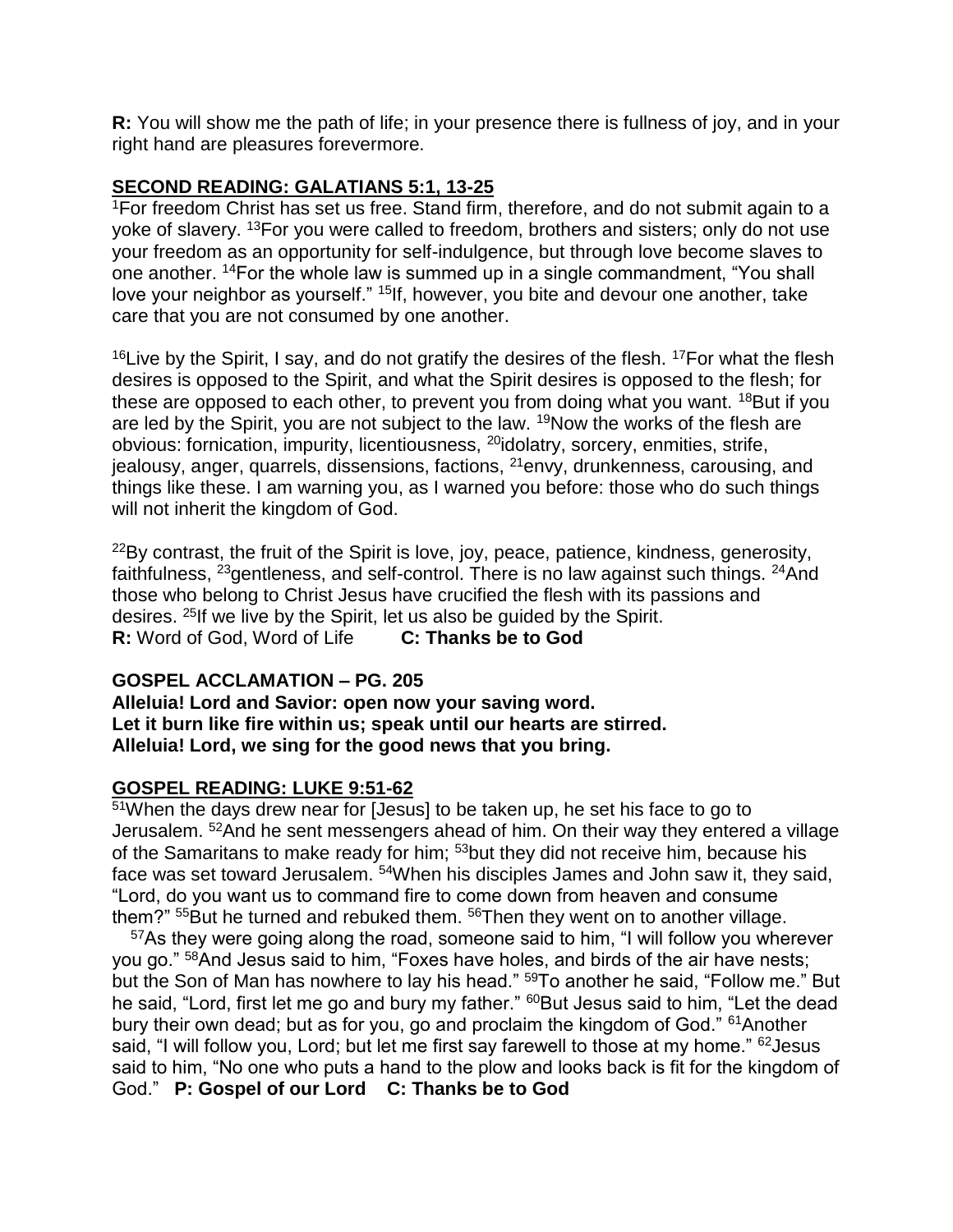## **CHILDREN'S MESSAGE SERMON**

## **HYMN OF THE DAY: "***JUST A CLOSER WALK WITH THEE"* **#697**

#### **(Refrain)**

**Just a closer walk with thee, grant it, Jesus, is my plea; Daily walking close to thee, let it be, dear Lord, let it be.**

- **1.) I am weak but thou art strong; Jesus, keep me from all wrong;**
	- **I'll be satisfied as long as I walk, let me walk close to thee.**

**(Refrain)**

**Just a closer walk with thee, grant it, Jesus, is my plea; Daily walking close to thee, let it be, dear Lord, let it be.**

**2.) Through this world of toil and snares, if I falter, Lord, who cares?**

**Who with me my burden shares? None but thee, dear Lord, none but thee. (Refrain)**

**Just a closer walk with thee, grant it, Jesus, is my plea; Daily walking close to thee, let it be, dear Lord, let it be.**

**3.) When my feeble life is o'er, time for me will be no more;**

**guide me gently, safely o'er to thy kingdom shore, to thy shore.**

## **(Refrain)**

**Just a closer walk with thee, grant it, Jesus, is my plea; Daily walking close to thee, let it be, dear Lord, let it be.**

# **APOSTLES CREED**

**I believe in God, the Father almighty, creator of heaven and earth.**

**I believe in Jesus Christ, God's only Son, our Lord, who was conceived by the Holy Spirit, born of the virgin Mary, suffered under Pontius Pilate, was crucified, died, and was buried; he descended to the dead. On the third day he rose again; he ascended into heaven, he is seated at the right hand of the Father, and he will come to judge the living and the dead.**

**I believe in the Holy Spirit, the holy catholic church, the communion of saints, the forgiveness of sins, the resurrection of the body, and the life everlasting. AMEN**

**PRAYERS OF INTERCESSION**

**P: God of grace C: Hear our prayer**

# **OFFERING HYMN: "***Lead Me Guide Me"* **#768**

**(Refrain)**

**Lead me, guide me, along the way; for if you lead me, I cannot stray. Lord, let me walk each day with thee. Lead me, O Lord, lead me.**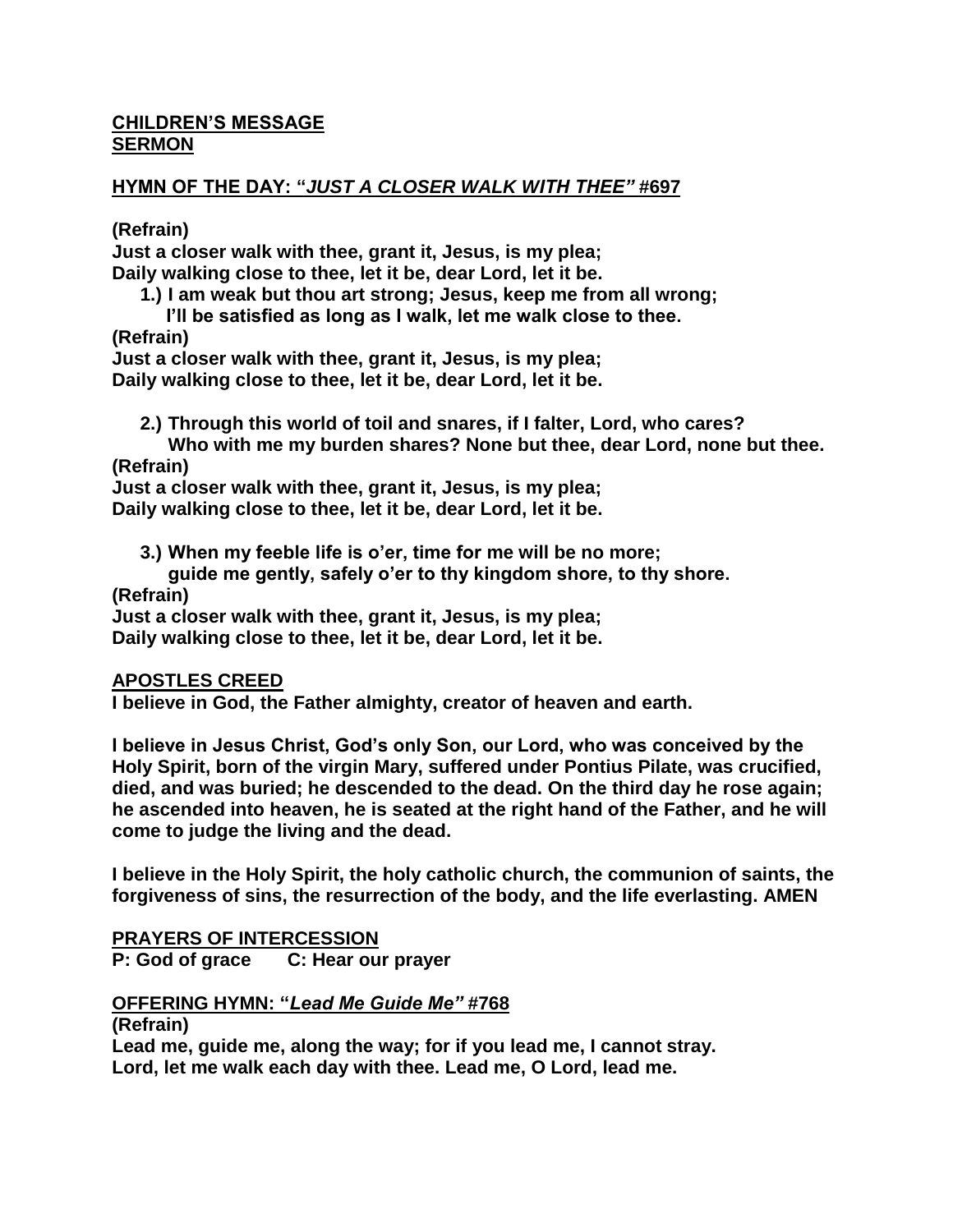**1.) I am weak and I need thy strength and pow'r to help me over my weakest hour. Help me through the darkness thy face to see. Lead me, O Lord, lead me.**

## **(Refrain)**

**Lead me, guide me, along the way; for if you lead me, I cannot stray. Lord, let me walk each day with thee. Lead me, O Lord, lead me.**

**2.) Help me tread in the paths of righteousness, be my aid when Satan and sin oppress. I am putting all my trust in thee. Lead me, O Lord, lead me.**

**(Refrain)**

**Lead me, guide me, along the way; for if you lead me, I cannot stray. Lord, let me walk each day with thee. Lead me, O Lord, lead me.**

**3.) I am lost if you take your hand from me, I am blind without thy light to see. Lord, just always let me thy servant be. Lead me, O Lord, lead me.**

**(Refrain)**

**Lead me, guide me, along the way; for if you lead me, I cannot stray. Lord, let me walk each day with thee. Lead me, O Lord, lead me.**

# **OFFERING PRAYER**

God of abundance: you have set before us a plentiful harvest. As we feast on your goodness, strengthen us to labor in your field, and equip us to bear fruit for the good of all, in the name of Jesus. **Amen.**

# **GREAT THANKSGIVING**

The Lord be with you. **C: And also with you.** Lift up your hearts. **C: We lift them to the Lord.** Let us give thanks to the Lord our God. **C: It is right to give our thanks and praise.**

# **HOLY, HOLY, HOLY**

**Holy, holy, holy Lord, God of power and might, heav'n and earth are full of your glory. Hosanna in the highest.**

**Blessed is he who comes in the name of the Lord. Hosanna in the highest, hosanna in the highest.**

## **WORDS OF INSTITUTION**

## **LORD'S PRAYER**

**Our Father in heaven, hallowed be your name, your kingdom come, your will be done, on earth as in heaven. Give us today our daily bread.**

**Forgive us our sins as we forgive those who sin against us.**

**Save us from the time of trial and deliver us from evil.**

**For the kingdom, the power, and the glory are yours, now and forever. Amen.**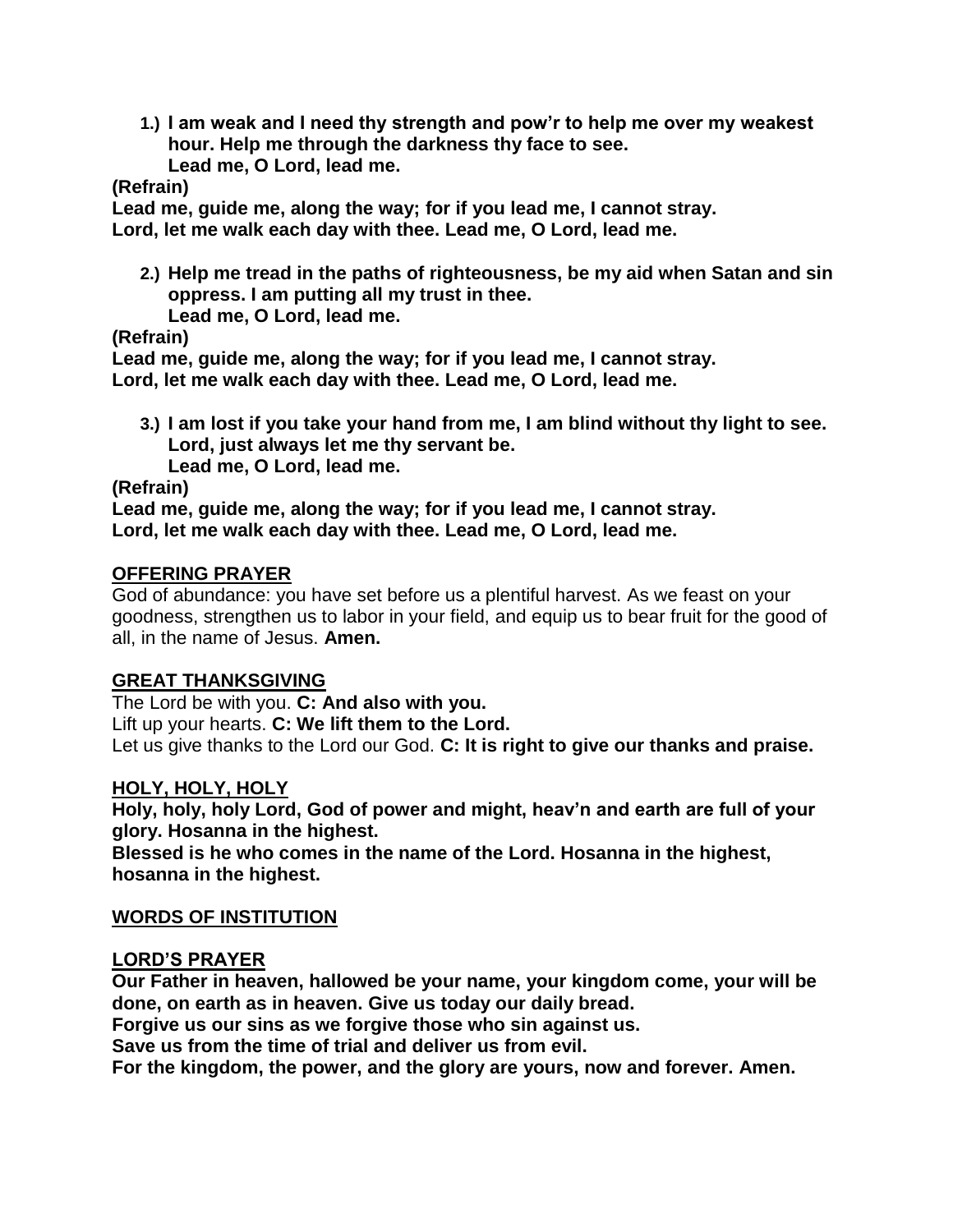## **COMMUNION**

The body of Christ, given for you. The blood of Christ, shed for you. **Amen. PRAYERS AFTER COMMUNION**

Life-giving God, through this meal you have bandaged our wounds and fed us with your mercy. Now send us forth to live for others, both friend and stranger, that all may come to know your love. This we pray in the name of Jesus. **Amen.**

## **QUIZ BOWL**

**Question: Sunday, June 26, 2022** How many bells in the Bethlehem Tower? **Answer: It's one bell with a hammer.**

**Question: Sunday, July 3, 2022** Who are the missionaries in our church?



## **BLESSING**

The God of peace, Father,  $\pm$  Son, and Holy Spirit, bless you, comfort you, and show you the path of life this day and always. **Amen.**

## **BENEDICTION**

## **BLESSING**

The God of peace, Father,  $\pm$  Son, and Holy Spirit, bless you, comfort you, and show you the path of life this day and always. **Amen.**

## **CLOSING HYMN: "***Great is Thy Faithfulness"* **#733**

**1.) Great is thy faithfulness, O God my Father; there is no shadow of turning with thee; thou chang-est not, thy compassions they fail not; as thou hast been, thou forever wilt be.**

## **(Refrain)**

**Great is thy faithfulness! Great is thy faithfulness! Morning by morning new mercies I see; all I have needed thy hand hath provided; great is thy faithfulness, Lord, unto me.**

**2.) Summer and winter and spring time and harvest, sun, moon, and stars in their courses above join with all nature in manifold witness to thy great faithfulness, mercy and love.**

## **(Refrain)**

**Great is thy faithfulness! Great is thy faithfulness! Morning by morning new mercies I see; all I have needed thy hand hath provided; great is thy faithfulness, Lord, unto me.**